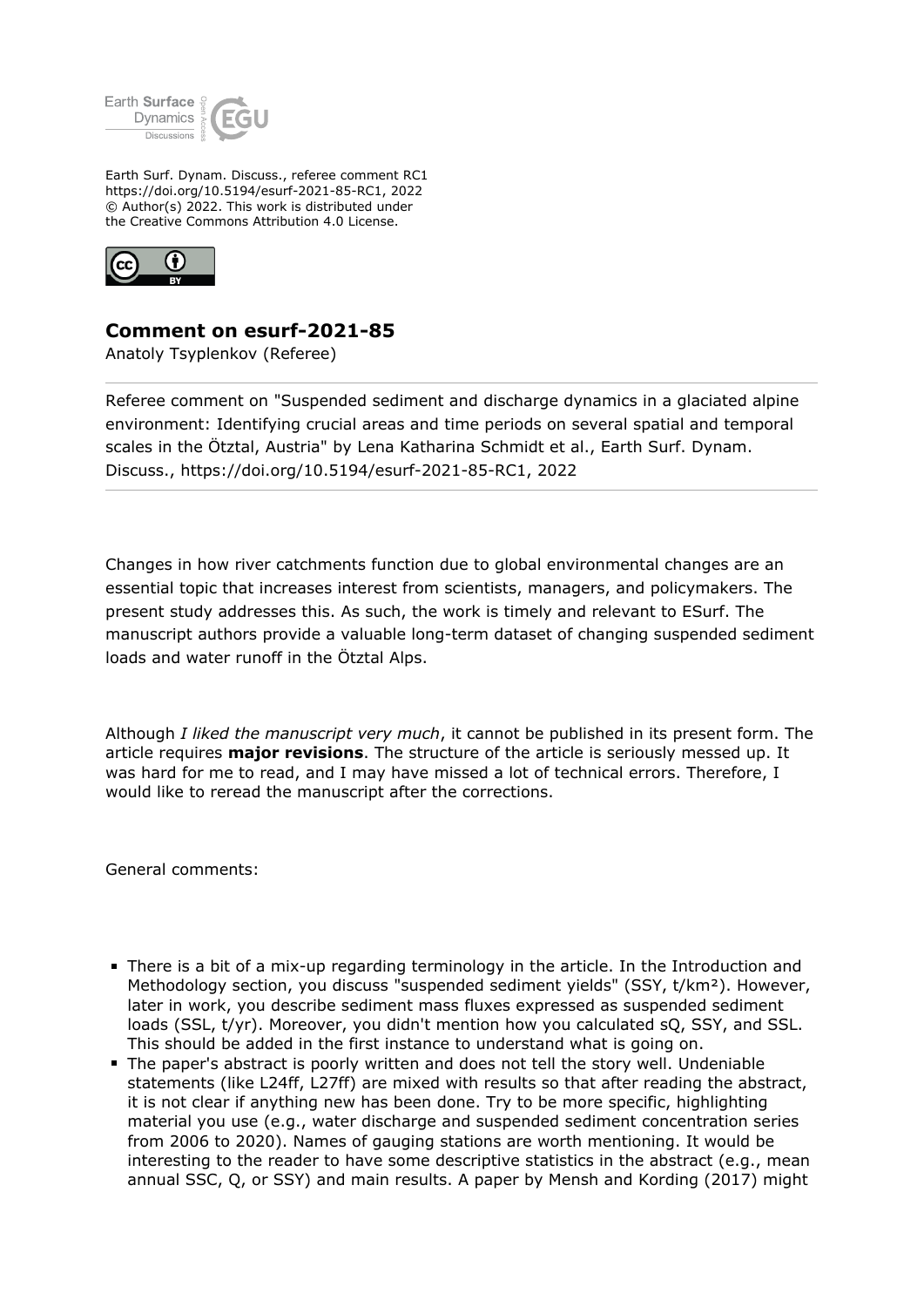be helpful.

- Correct the structure of the article. Dissolve the results from methods and discussion. See minor comments for some suggestions.
- You are saying (L144-145) that you have measured turbidity at all stations and then recalculated NTU to SSC. However, Fig2 and the corresponding equation only describe lower distribution bounds (0-20 SSC or 0-10 NTU). From Supplementary materials (Vent  $\overline{Q}$  SSC), I can see that SSC increased up to 1000 g/l. How did you calculate suspended sediment concentration for values above 20 g/l? Using the same equation for extrapolating the linear model to a high-value area usually leads to significant errors and uncertainties. This case should be corrected and critically discussed. This is the weakest part of the research, questioning your conclusions.
- The second weakest point of your research is the visual identification approach of the strongest sediment flux events. This approach is described by you too vague. I insist on adding some criteria, and event statistics. Addinf og descriptive statistics of all Q  $(m<sup>3</sup>/s)$ , SSC (q/l) and SSL (t/event) events will help us (readers) to understand was is «strongest» mean.
- I understand that there is some evidence that the sediment load at the stations is simultaneously changing. However, what about water runoff? Figure 7 shows that the mean annual Parde's coefficient for Soelden and Tumpen varies equally. Why does Vent stand out like this? It would be interesting to compare the water runoff with the snowfree area too. However, the visual technique you use in Figure 8 requires some quantification. Maybe compare the week of the year of the beginning of the increase in sediment load and water runoff (i.e., the inflection point) with the beginning of the snowmelt at different elevations for different years?

Specific comments and technical corrections:

L128-129 — The sentence is unrelated to the rest of the text. What slope is meant? I guess catchment slope like the one from Table 1. Consider removing or improving the phrase. Personally, I find it redundant here.

L130 — I don't understand where the footnotes in Table 1 are headed. Is it like sources of the data used for calculations? Then additional column named «Data Sources» with references may be the better way of presenting. Otherwise, consider moving the phrase from the Title to the Table's bottom (or footnote).

L151 — You said (L151) that 2019-2020 data are preliminary. Why? What makes it preliminary? Is it needed to be checked by authorities?

L206 — The first mentioning of the SSY «…we visually identified SSY peaks…» needs abbreviation decoding. Moreover, I suppose you meant SSC here.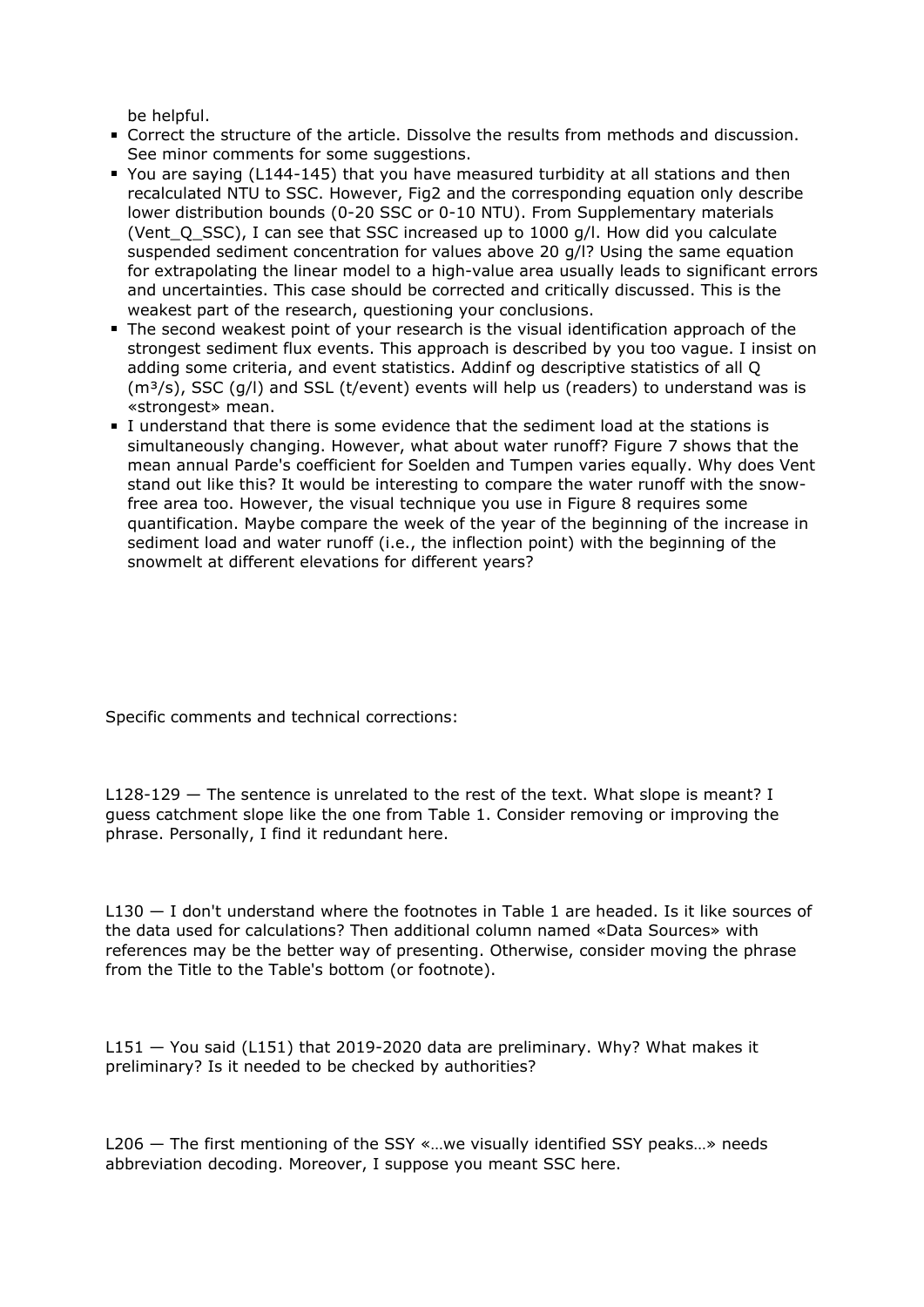L144-145 — I'm just curious what turbidity sensors did you use. E.g., model and manufacturer

L156 — Again, please mention the model and manufacturer of the automatic sampler

 $L175 -$  write it like an equation

L180 — I'm surprised with the Turbidity dimension. Shouldn't it be NTU or FTU?

L196 — Please, explain why did you choose a 3 mm threshold. Indeed, you are correct to note that 3 mm is not enough to consider an event as erosional (Renard et al. (1997) suggested a 12.7 mm threshold, for example). Nevertheless, at the same time, it seems that we should separate the snow from the rain more by the air temperature. And that threshold, according to the 2018 study (Jennings et al., 2018) for Tumpen, should be around 1.5 °C, not 0 as you used.

L200-205 — some additional visualization may be helpful. The hydrograph demarcation by water sources is a very discussable topic, and your way to demarcate it is a bit complex.

L239-242 — This chunk belongs to the Methods section

 $L254-261$  – While this part is a discussion.

L249 — Mean annual discharge per area or specific discharge? I suggest using the same wording in the whole paper. Otherwise, it is confusing. Moreover, mm/a is it mm per annum? It is more common to write mm/yr or mm/year

L284-289 — This is a discussion

 $L291 -$  Are both p-values equal to 0.001? This is surprising considering the various scattering in Fig4.

L297ff — This is a discussion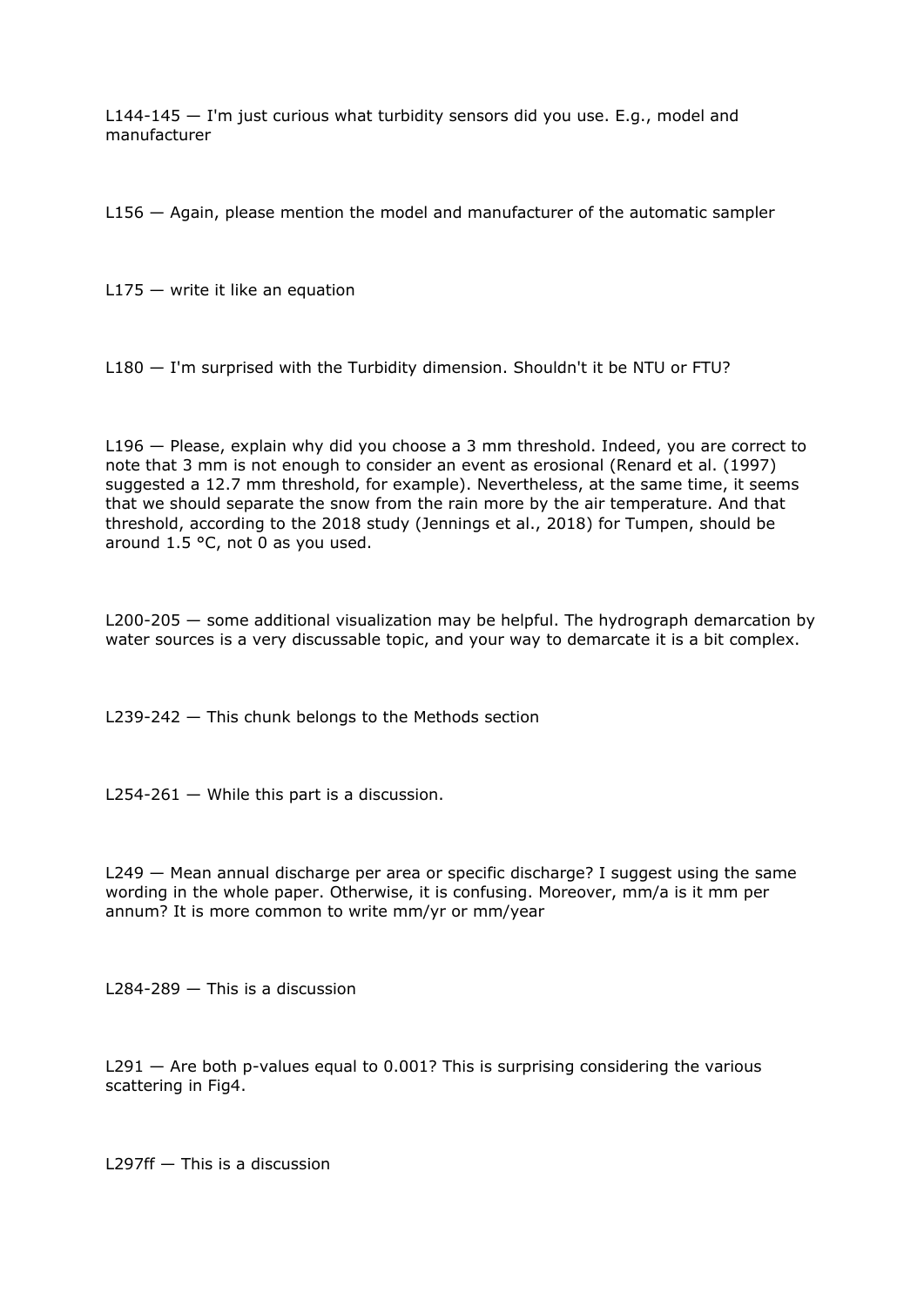L341ff — It is necessary to add the corresponding section in Methods. How did you calculate Parde coef?

 $L411 -$  This is a discussion

L434 — sediment load not yield, I guess

L473ff — you have already mentioned your aim in the Introduction

Fig4. These are exciting results, but I'm not sure that linear regression is the right way to analyze the SSY-Glacier area relationship in your case. Or maybe I understand your graph wrong because of the legend absence. First of all, you should mention that you hypothesize that the glacier area didn't change significantly during 2006-2020. However, from table 1, we know that this is not true (up to 6 % for less than ten years). I guess that the actual distribution of sQ and SSY along the glacier area would be different if you compare yearly SSY with yearly glacier area. The plot like on Figure 4 can make sense only if you compare mean annual values for 2006-2020 with the mean annual glacier area for 2006-2015. That will make your plot look less significant (i.e., only 5 points) but will make more sense.

Fig5. It would help if you avoided your qualitative assessment in the figure caption. Better to add R2 on a graph.

Fig6  $-$  This is a good illustration for the discussion  $\delta\Box\Box\Box$ 

Fig7 — Why are you using Parde coef and not the same % of annual runoff as for the suspended sediments? Maybe adding standard errors or standard deviation will be more valuable than the min-max range. Again, there is wrong wording: the second graph should be % of annual SSL (sus. sed. load), not SSY.

Fig8 — Is this multiyear average % of SSY and Snow free area? Can you add confidence intervals on lines, then? It is correctly to label the dashed lines simply by the station name as they represent not SSY but the ratio of annual SSY.